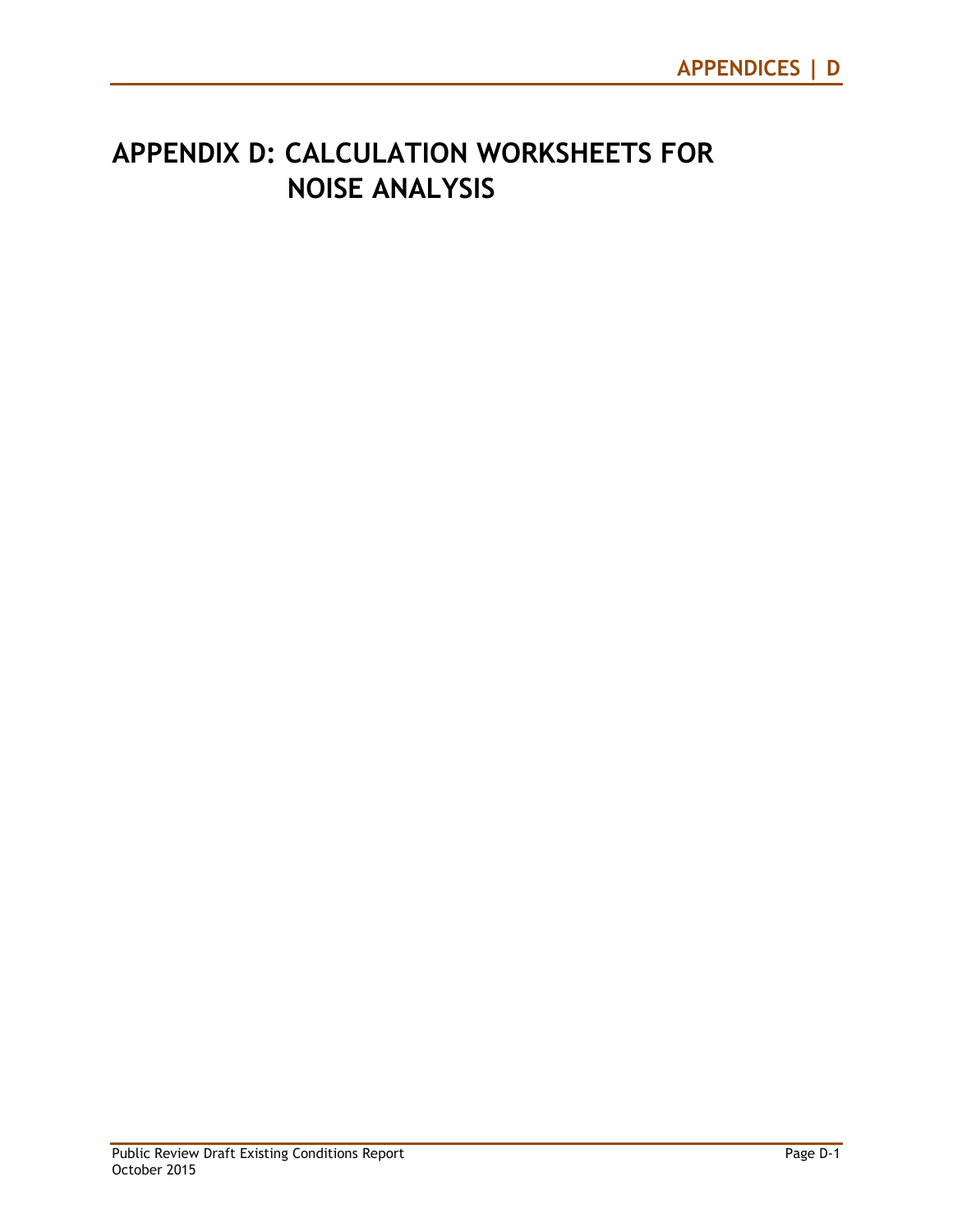# **SIA PLAN UPDATE**

*This page was intentionally left blank.*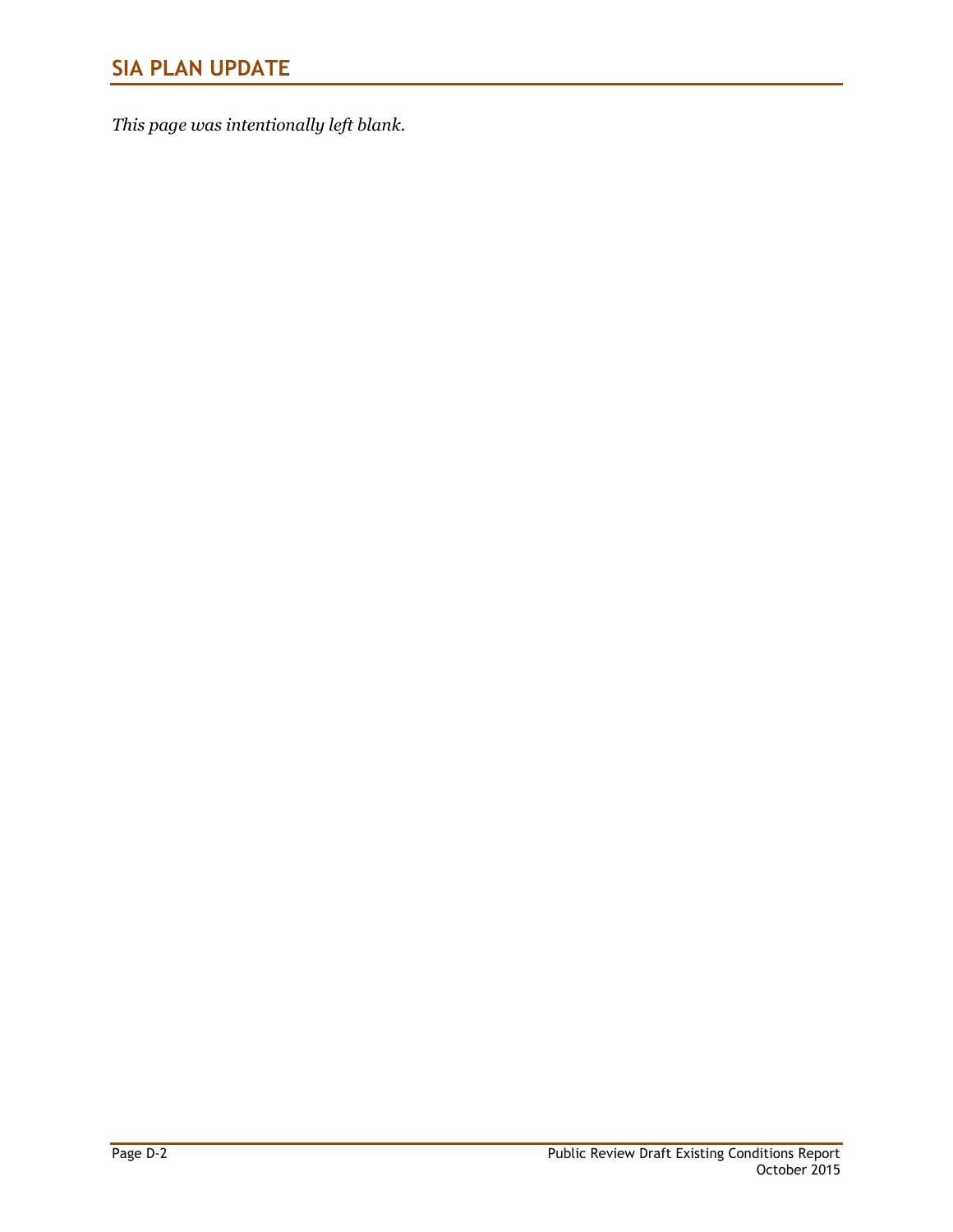#### **Traffic Noise Spreadsheet Calculator**

| Project:                                | <b>Sunset Industrial Area - Existing Conditions</b> |                             |                             |            |              |                                 |     |       |                                             |                                             |       |       |        |                        |                 |                              |        |        |        |
|-----------------------------------------|-----------------------------------------------------|-----------------------------|-----------------------------|------------|--------------|---------------------------------|-----|-------|---------------------------------------------|---------------------------------------------|-------|-------|--------|------------------------|-----------------|------------------------------|--------|--------|--------|
|                                         |                                                     |                             |                             |            |              | Input                           |     |       |                                             |                                             |       |       | Output |                        |                 |                              |        |        |        |
|                                         | Noise Level Descriptor: Ldn                         |                             |                             |            |              |                                 |     |       |                                             |                                             |       |       |        |                        |                 |                              |        |        |        |
|                                         | <b>Site Conditions: Soft</b>                        |                             |                             |            |              |                                 |     |       |                                             |                                             |       |       |        |                        |                 |                              |        |        |        |
|                                         | <b>Traffic Input: ADT</b>                           |                             |                             |            |              |                                 |     |       |                                             |                                             |       |       |        |                        |                 |                              |        |        |        |
|                                         | <b>Traffic K-Factor:</b>                            |                             |                             |            |              | <b>Distance to</b>              |     |       |                                             |                                             |       |       |        |                        |                 |                              |        |        |        |
|                                         |                                                     |                             |                             |            |              | <b>Directional</b>              |     |       |                                             |                                             |       |       |        |                        |                 |                              |        |        |        |
| <b>Segment Description and Location</b> |                                                     |                             |                             |            | <b>Speed</b> | Centerline, (feet) <sub>a</sub> |     |       |                                             | <b>Traffic Distribution Characteristics</b> |       |       |        | Ldn,                   |                 | Distance to Contour, (feet)3 |        |        |        |
| Number                                  | Name                                                | From                        | To                          | <b>ADT</b> | (mph)        | Near                            | Far |       | % Auto % Medium % Heavy % Day % Eve % Night |                                             |       |       |        | (dBA) <sub>5,6,7</sub> | <b>70 dBA</b>   | 65 dBA                       | 60 dBA | 55 dBA | 50 dBA |
|                                         |                                                     |                             |                             |            |              |                                 |     |       |                                             |                                             |       |       |        |                        |                 |                              |        |        |        |
|                                         | Whitney Ranch Pkwy                                  | Wildcat Blvd                | Spring Creek Dr             | 2,506      | 40           | 100                             | 100 | 97.0% | 2.0%                                        | 1.0%                                        | 80.0% | 15.0% | 5.0%   | 53.7                   | 8               | 18                           | 38     | 82     | 176    |
|                                         | Industrial Ave                                      | Twelve Bridges IAthens Ave  |                             | 9,092      | 50           | 100                             | 100 | 97.0% | 2.0%                                        | 1.0%                                        | 80.0% | 15.0% | 5.0%   | 62.1                   | 30 <sup>°</sup> | 64                           | 137    | 296    | 638    |
|                                         | Twelve Bridges Dr                                   |                             | Fieldstone Dr E Joiner Pkwy | 11,559     | 40           | 100                             | 100 | 97.0% | 2.0%                                        | 1.0%                                        | 80.0% | 15.0% | 5.0%   | 60.3                   | 23              | 49                           | 105    | 226    | 487    |
| 4                                       | Hwy 65                                              | Twelve Bridges ISunset Blvd |                             | 51,000     | 65           | 100                             | 100 | 97.0% | 2.0%                                        | 1.0%                                        | 80.0% | 15.0% | 5.0%   | 73.0                   | 158             | 341                          | 734    | 1582   | 3409   |
|                                         | Athens Ave                                          |                             | Fiddyment Rd Industrial Ave | 7,300      | 55           | 100                             | 100 | 97.0% | 2.0%                                        | 1.0%                                        | 80.0% | 15.0% | 5.0%   | 62.4                   | 31              | 67                           | 143    | 309    | 666    |
|                                         | Fiddyment Rd                                        | E Catlett Rd                | Sunset Blvd                 | 2,386      | 45           | 100                             | 100 | 97.0% | 2.0%                                        | 1.0%                                        | 80.0% | 15.0% | 5.0%   | 54.9                   | 10 <sup>°</sup> | 21                           | 46     | 99     | 213    |
|                                         | Sunset Blvd                                         | Industrial Rd               | Hwy 65                      | 3,835      | 30           | 100                             | 100 | 97.0% | 2.0%                                        | 1.0%                                        | 80.0% | 15.0% | 5.0%   | 52.3                   |                 | 14                           | 31     | 66     | 142    |

\*All modeling assumes average pavement, level roadways (less than 1.5% grade), constant traffic flow and does not account for shielding of any type or finite roadway adjustments. All levels are reported as A-weighted noise

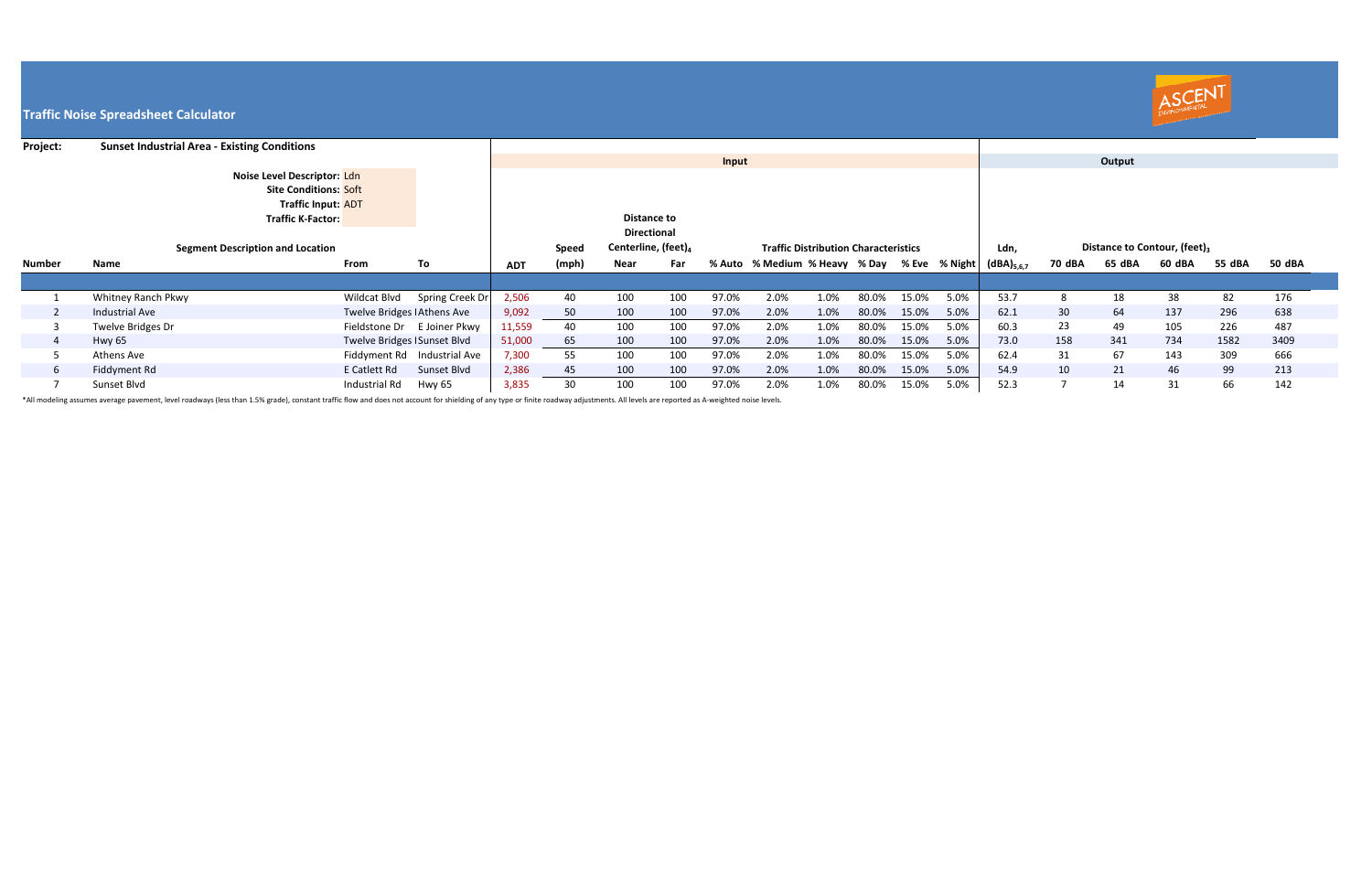

**KEY:** Orange cells are for input.

Grey cells are intermediate calculations performed by the model.

Green cells are data to present in <sup>a</sup> written analysis (output).

#### **STEP 1: Identify the noise source and enter the reference noise level (dBA and distance).**

**STEP 2: Select the ground type (hard or soft), and enter the source and receiver heights.**

**STEP 3: Select the distance to the receiver.**

| <b>Noise Source/ID</b>                         | <b>Reference Noise Level</b> |                           |                   | <b>Attenuation Characteristics</b> |             |             |        |  | <b>Attenuated Noise Level at Receptor</b> |                           |                   |  |  |
|------------------------------------------------|------------------------------|---------------------------|-------------------|------------------------------------|-------------|-------------|--------|--|-------------------------------------------|---------------------------|-------------------|--|--|
|                                                | noise level                  |                           | distance          | Ground Type                        | Source      | Receiver    | Ground |  | noise level                               |                           | distance          |  |  |
|                                                | (dBA)                        | @                         | (f <sup>t</sup> ) | (soft/hard)                        | Height (ft) | Height (ft) | Factor |  | (dBA)                                     | @                         | (f <sup>t</sup> ) |  |  |
| UPRR line (based on Lincoln GP)                | 70.0                         | $^\text{\textregistered}$ | 900               | soft                               | 6           | 5           | 0.65   |  | 60.0                                      | $^{\copyright}$           | 3627              |  |  |
| UPRR line (based on Lincoln GP) (East of UPRR) | 70.0                         | $^\text{\textregistered}$ | 900               | soft                               | 6           | 5.          | 0.65   |  | 68.9                                      | $^\copyright$             | 1055              |  |  |
| Traffic Along SR65 (West of Hwy)               | 70.0                         | $^\text{\textregistered}$ | 158               | soft                               | 6           | 5           | 0.65   |  | 56.4                                      | $^\text{\textregistered}$ | 1055              |  |  |
| Traffic Along SR65 (900 ft west of UPRR)       | 70.0                         | $^\copyright$             | 158               | soft                               | 6           | 5           | 0.65   |  | 52.0                                      | $^\copyright$             | 1955              |  |  |
|                                                |                              |                           |                   |                                    |             |             |        |  |                                           |                           |                   |  |  |
|                                                |                              |                           |                   |                                    |             |             |        |  |                                           |                           |                   |  |  |

#### Notes:

Estimates of attenuated noise levels do not account for reductions from intervening barriers, including walls, trees, vegetation, or structures of any type.

Computation of the attenuated noise level is based on the equation presented on pg. 12‐3 and 12‐4 of FTA 2006.

Computation of the ground factor is based on the equation presentd in Figure 6‐23 on pg. 6‐23 of FTA 2006, where the distance of the reference noise leve can be adjusted and the usage factor is not applied (i.e., the usage factor is equal to 1).

#### Sources:

Federal Transit Association (FTA). 2006 (May). Transit Noise and Vibration Impact Assessment. FTA‐VA‐90‐1003‐06. Washington, D.C. Available: <http://www.fta.dot.gov/documents/FTA\_Noise\_and\_Vibration\_Manual.pdf>. Accessed: September 24, 2010.